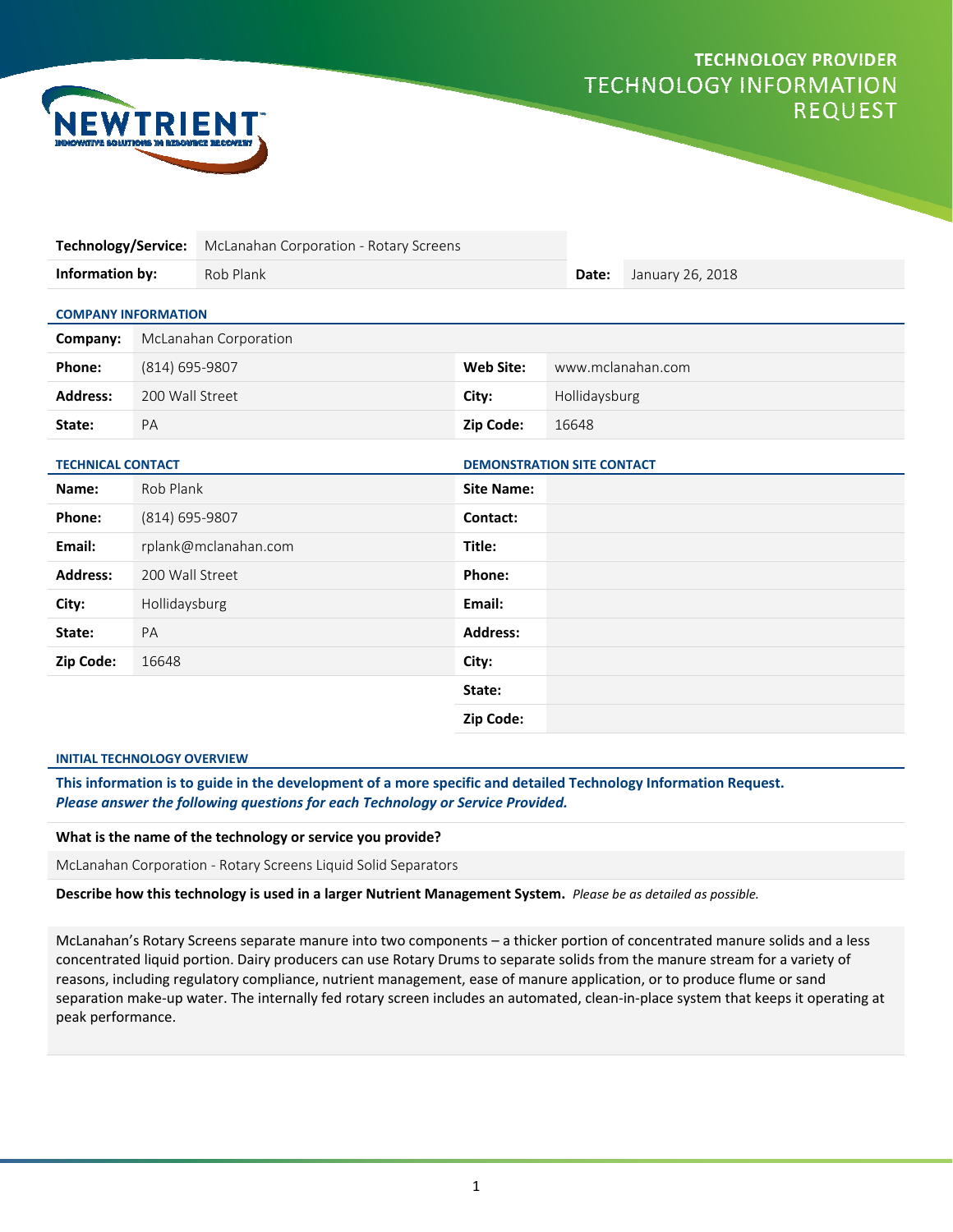| <b>SYSTEMS</b> | <b>NUMBER OF SITES</b> | <b>SIZE OF INSTALLATIONS</b>  |  |  |
|----------------|------------------------|-------------------------------|--|--|
| <b>Dairy</b>   | $30+$                  | Herd sizes from 200 to 15,000 |  |  |
| Pork           |                        |                               |  |  |
| <b>Poultry</b> |                        |                               |  |  |
|                |                        |                               |  |  |

## **How many systems do you have installed on dairy farms or other livestock operations?**

### **What's the smallest and largest farm using your system?**

Dairies with 200 to 15,000 cows

### **Does this technology have a 12‐month record of reliable performance on at least three dairy farms?**

Yes. References are available.

### **Do you have a preferred region or area for the location of projects?**

Globally. Systems are successfully operating around the world.

# **Input and output of your unit/system – do you have a mass balance analysis?**

*If a mass balance is available, please include below or attach as a separate document.*

Since every dairy is different, it is relatively simple to estimate the input/output mass balance based on expected capacities from the manure collection system and bedding practices

### **Input material description and characteristics:**

*For example: raw manure, digestate, screened digestate, suitable non‐farm feedstocks, other.*

Input stream is raw manure and bedding or raw manure with sand separation if sand bedding is used on the dairy

### **Does the technology treat the full manure stream for a farm or a fraction of the stream?**

McLanahan's Rotary Screens are designed to treat the full manure stream. The modular design can be custom engineered to meet the specific manure separation requirements of most any dairy operation, including those with existing Sand Separation Systems.

### **Do you consider this a mature system or ongoing farm development?**

The rotary screen is a proven technology. McLanahan field‐tested a full‐scale Rotary Drum before bringing it to market. With information gathered from this testing, the company has accurately generated capacity and efficiency charts for appropriate sizing and selection of screens.

**Any weather constraints? Yes No** ☐*If so, please describe.*

Must be protected from freezing.

**Any bedding constraints? Yes No** ☐*If so, please describe.*

Can be used with any type bedding.

### **Output material description and characteristics:**

*Please include the % of the total stream for each material, i.e. 10% fiber and 90% screened liquid by weight.*

There are two output streams; a thicker portion of concentrated manure solid and a less concentrated liquid portion. McLanahan Rotary Screens Drums will remove up to 35 percent of the total solids (TS) based on the amount of solids in the manure and screen selection.

# **Do the Outputs of the process have a resale market identified? Yes** ☐ **No**

*If so, under what brand name or who is the contract with?*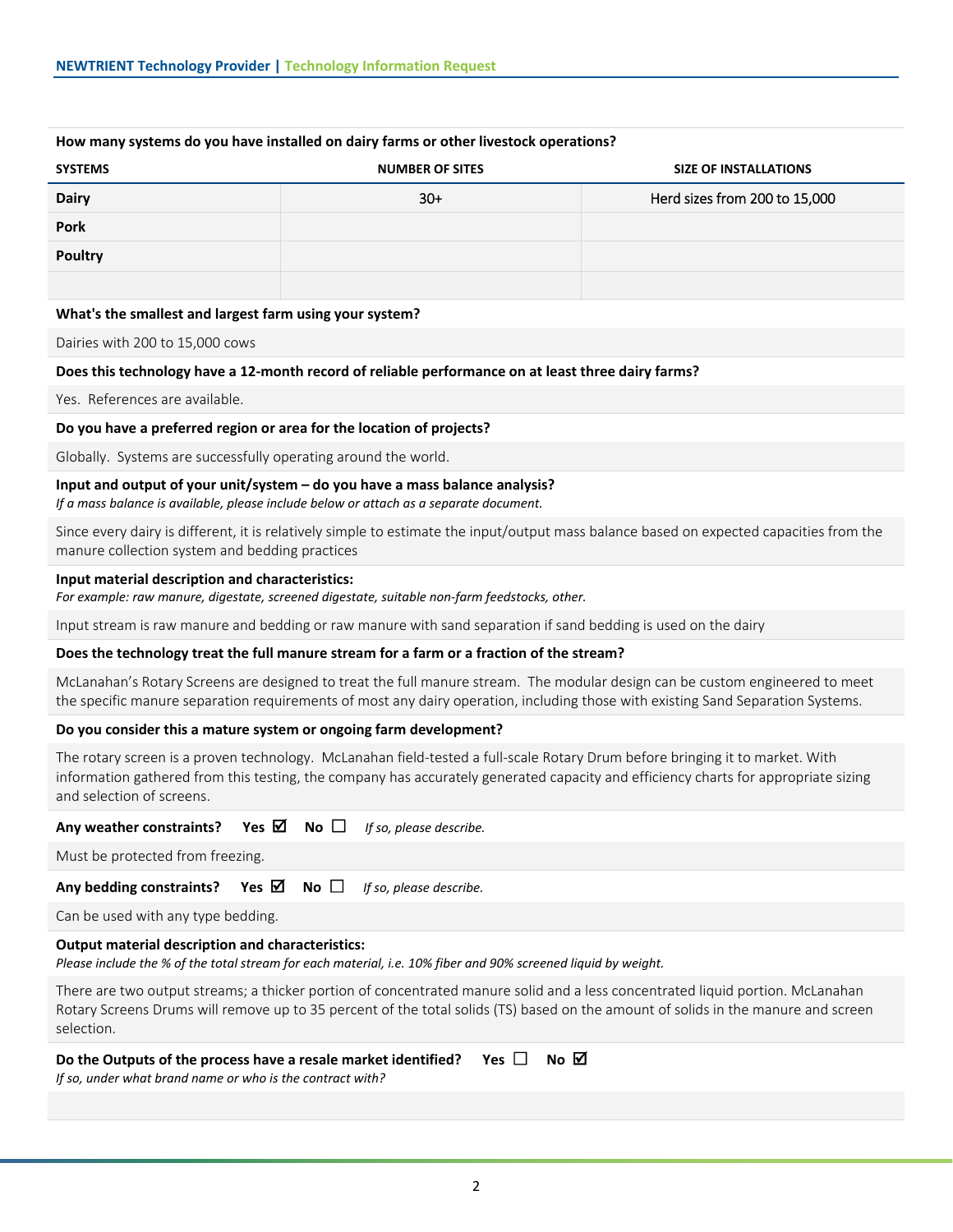| Is this process scalable and to what extent (top and bottom limits)? Yes $\boxtimes$ No $\Box$ If so, please describe.                                                                 |
|----------------------------------------------------------------------------------------------------------------------------------------------------------------------------------------|
| The modular design can be custom engineered to meet the specific manure separation requirements of most any dairy operation,<br>including those with existing Sand Separation Systems. |
| No $\boxtimes$<br>Do you have a known scaling factor? Yes $\Box$<br>If so, please describe.                                                                                            |
|                                                                                                                                                                                        |
| No $\boxtimes$<br>Does this technology require any air input?<br>Yes $\Box$                                                                                                            |
|                                                                                                                                                                                        |
| What is the preferred air connection? For example: psi, fitting size, air quality.<br>If not distributed by the system, please list each connected device.                             |
| Yes $\boxtimes$ No $\Box$<br>Does this technology require any water input?<br>If so, please describe.                                                                                  |
| Fresh water for cleaning                                                                                                                                                               |
| What is the preferred water connection? For example: psi, fitting size, water quality, gpm.<br>If not distributed by the system, please list each connected device.                    |
| Standard plumbing connections. A pump is used to boost pressure to greater than 100 psi.                                                                                               |
| Does this technology require any electrical input? Yes $\boxtimes$<br>No $\square$<br>If so, please describe.                                                                          |
| Rotary Screens require electrical input for controls, pumps and other equipment.                                                                                                       |
| What is the preferred electrical connection? For example: phase #, voltage, full load amps.<br>If not distributed by the system, please list each connected device.                    |
| Any phase and voltage motor can be specified                                                                                                                                           |
| Yes $\Box$<br>No $\boxtimes$<br>Does this technology require any mechanical input?<br>If so, please describe.                                                                          |
| Electric motor supplied                                                                                                                                                                |
| What is the preferred mechanical connection? For example: horsepower, connection, rpms.<br>If not distributed by the system, please list each connected device.                        |
| Electric motor supplied                                                                                                                                                                |
| Does this system require any special plumbing? Yes $\Box$ No $\boxtimes$ If so, please describe what is required.                                                                      |
| Standard NPT connection for spraybar and standard pipe connections on outlets                                                                                                          |
| Does this system require any special foundations or pads? Yes $\Box$ No $\boxtimes$<br>If so, please describe.                                                                         |
| The system is often elevated to allow the thickened portion of the manure to drop into a roll press                                                                                    |
| Do you consider this technology part of a larger system that you provide? Yes $\Box$<br>No $\boxtimes$<br>If so, please describe.                                                      |
|                                                                                                                                                                                        |
| Does your system require any other components that you do not provide or are not included in your proposal? Yes $\Box$<br>No $\boxtimes$<br>If so, please describe.                    |
|                                                                                                                                                                                        |
| How is the system delivered to the site? For example: skid mounted, assembled on site, constructed on site.                                                                            |
|                                                                                                                                                                                        |

Requires on‐site plumbing and electric hookups

# **NEWTRIENT Technology Provider | Technology Information Request**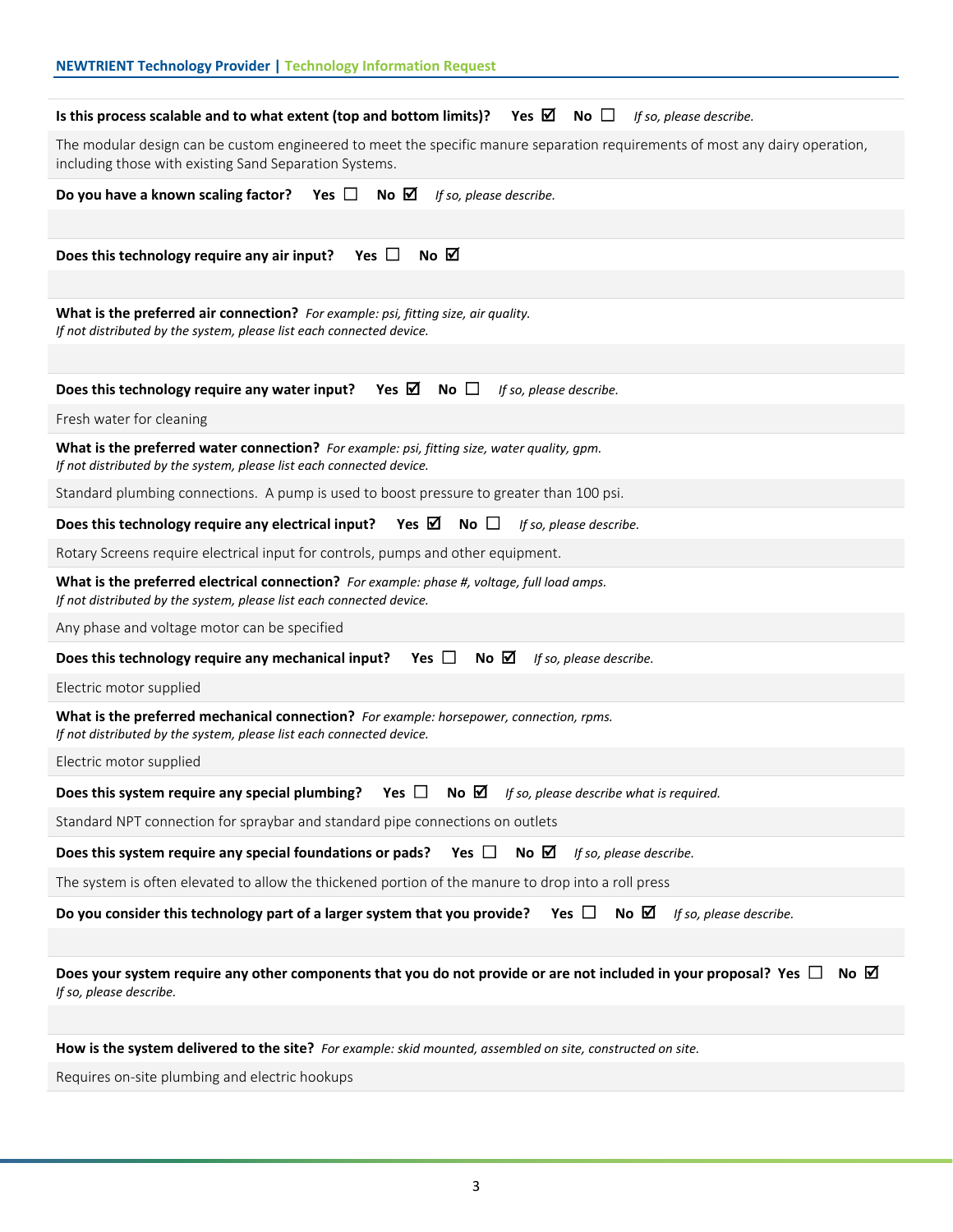| Is this system portable or configured in such a way that it could be easily transported for use in several locations?<br>No $\boxtimes$<br>Yes $\Box$<br>If so, please describe. |
|----------------------------------------------------------------------------------------------------------------------------------------------------------------------------------|
|                                                                                                                                                                                  |
| Has your technology been accepted by the NRCS and is it included into a practice standard? Yes $\boxtimes$<br>No $\Box$<br>If so, please describe if necessary.                  |
|                                                                                                                                                                                  |
| No $\nabla$<br>Are there any unusable or hazardous byproducts of this process? Yes $\Box$<br>If so, please describe the product and recommended means of disposal.               |
|                                                                                                                                                                                  |
| What spare parts and redundant components are included with the system?                                                                                                          |
| Spare parts are industry standard and available                                                                                                                                  |
| How is the system controlled and what are the components and capabilities of the control system?                                                                                 |
| Control panel is supplied with system                                                                                                                                            |
| What is the usable life of the system?                                                                                                                                           |
| Twenty years                                                                                                                                                                     |
| What is the salvage value at the end of the usable life?                                                                                                                         |
| Metal scrap value                                                                                                                                                                |
| What is the educational and technical level of competence for the operation of the system?                                                                                       |
| Trained labor should be able to operate the system, including routine maintenance.                                                                                               |
| What level of maintenance is required for the system?<br>Please indicate if rebuilds or major components must be replaced and what the frequency is for these components.        |
| Component parts require maintenance and replacement per maintenance schedule. Daily inspections and periodic response to<br>system upsets are required.                          |
| No $\boxtimes$<br>Are consumables used in the process? Yes $\Box$                                                                                                                |

*Please provide the nature and purchase relationship for these consumables. For example: proprietary, special contract, generally available.*

# Which of these NRCS codes would your technology be classified under? Check all that apply. Add if necessary.

| <b>CODE</b> | <b>NRCS DESCRIPTION</b>                            | <b>CHECK ALL THAT APPLY</b> |
|-------------|----------------------------------------------------|-----------------------------|
| 472         | Access Control                                     |                             |
| 560         | Access Road                                        |                             |
| 309         | Agrichemical Handling                              |                             |
| 371         | Air Filtration and Scrubbing                       |                             |
| 591         | Amendments for the Treatment of Agricultural Waste | Г                           |
| 366         | Anaerobic Digester                                 | Г                           |
| 672         | Building Envelope Improvement                      |                             |
| 372         | Combustion System Improvement                      |                             |
| 317         | <b>Composting Facility</b>                         |                             |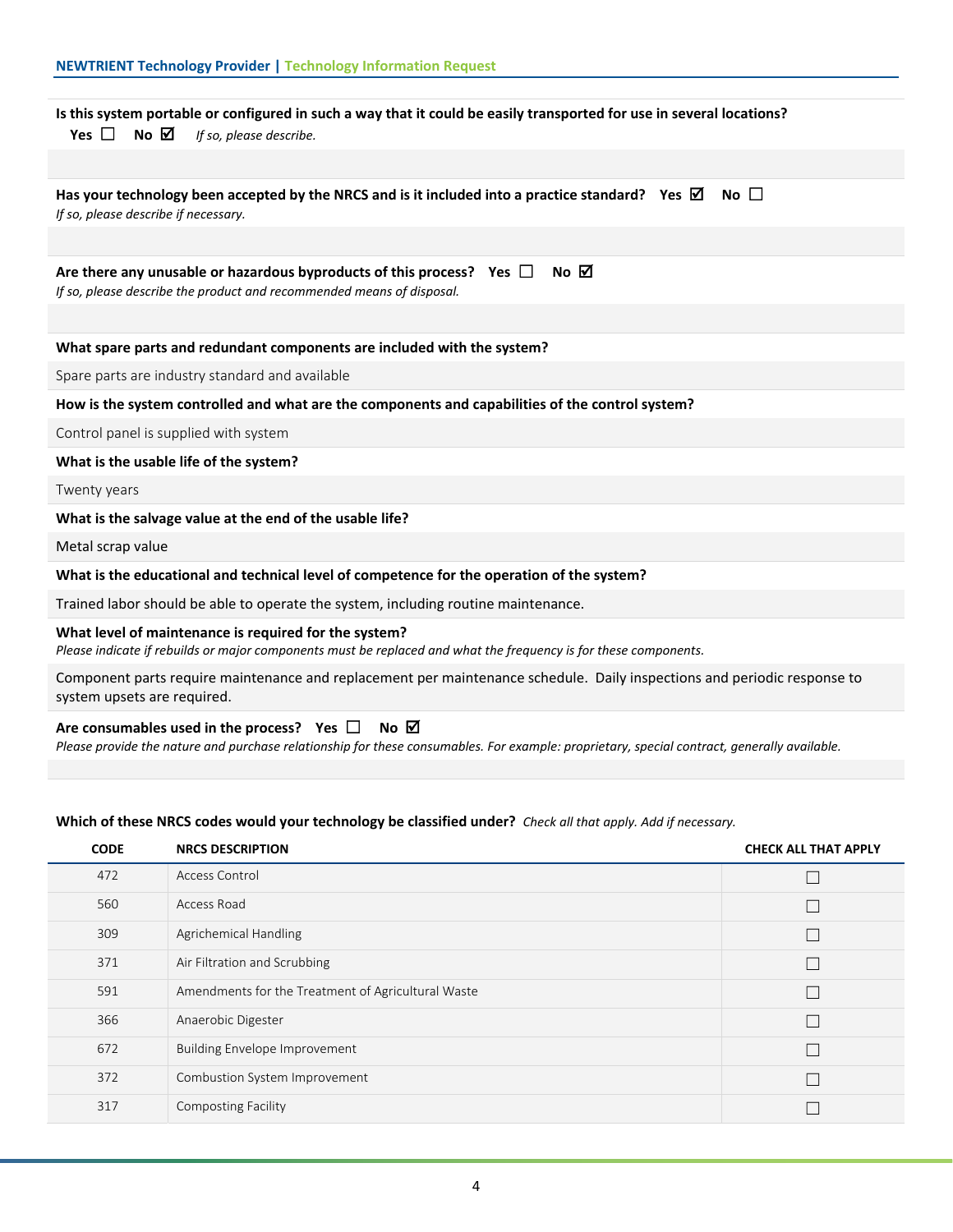### **NEWTRIENT Technology Provider | Technology Information Request**

| 554  | Drainage Water Management                                                                    | П        |
|------|----------------------------------------------------------------------------------------------|----------|
| 375  | Dust Control from Animal Activity on Open Lot Surfaces                                       | П        |
| 373  | Dust Control on Unpaved Roads and Surfaces                                                   | П        |
| 374  | Farmstead Energy Improvement                                                                 | $\Box$   |
| 512  | Forage and Biomass Planting                                                                  | П        |
| 561  | Heavy Use Area Protection                                                                    | $\Box$   |
| 516  | Livestock Pipeline                                                                           | П        |
| 590  | Nutrient Management                                                                          | П        |
| 521A | Pond Sealing or Lining, Flexible Membrane                                                    | $\Box$   |
| 533  | Pumping Plant                                                                                | $\Box$   |
| 588  | Roof Runoff Structure                                                                        | $\Box$   |
| 367  | Roofs and Covers                                                                             | П        |
| 318  | Short-Term Storage of Animal Waste and By-Products                                           | $\Box$   |
| 570  | <b>Stormwater Runoff Control</b>                                                             | $\Box$   |
| 606  | Subsurface Drain                                                                             | П        |
| 635  | Vegetated Treatment Area                                                                     | П        |
| 601  | Vegetative Barrier                                                                           | П        |
| 360  | Waste Facility Closure                                                                       | П        |
| 632  | Waste Separation Facility                                                                    | ☑        |
| 313  | Waste Storage Facility                                                                       | П        |
| 634  | Waste Transfer                                                                               | П        |
| 629  | Waste Treatment                                                                              | $\Delta$ |
| 359  | Waste Treatment Lagoon                                                                       | П        |
|      |                                                                                              | П        |
|      |                                                                                              | $\Box$   |
|      |                                                                                              | П        |
|      | Can you provide an estimate of the capital required for the installation of this technology? |          |

*Please include all components and designate if provided by you or others.*

Capital cost ranges from \$30,000 – 80,000 for the equipment depending on size and features.

**Can you provide an estimate of the operational costs required for this technology?**  *Please include all costs and designate if provided by you or others.*

Operational costs are primarily the electric cost to run the 1‐3 Hp motor.

|                                                                                 | Is there financing available for this system? Yes $\Box$ No $\Box$ If so, what are the conditions for this financing? |  |
|---------------------------------------------------------------------------------|-----------------------------------------------------------------------------------------------------------------------|--|
| None                                                                            |                                                                                                                       |  |
| Is the system available for lease? Yes $\Box$ No $\Box$ If so, please describe. |                                                                                                                       |  |
| <b>No</b>                                                                       |                                                                                                                       |  |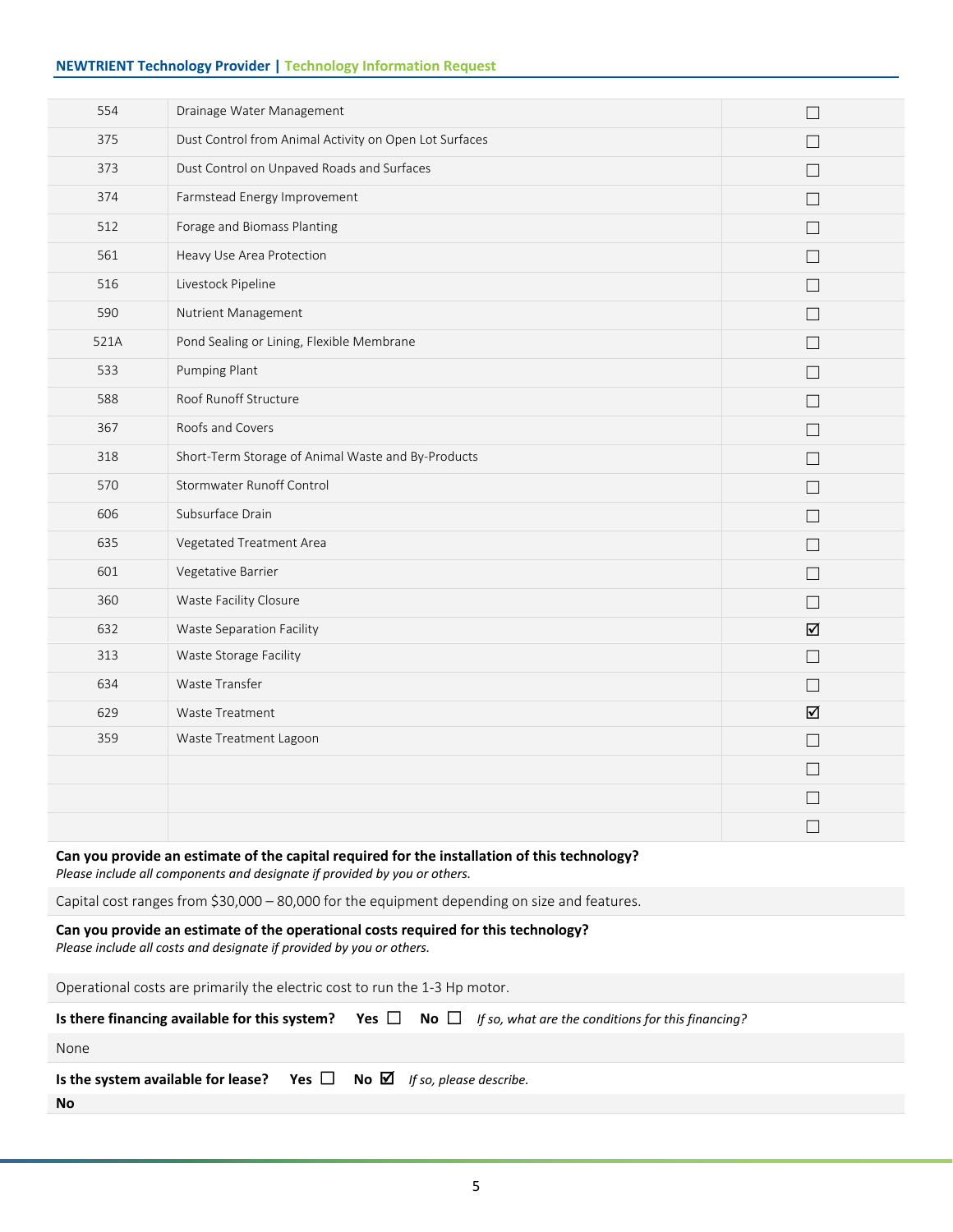### **What sort of warrantee or guarantee do you provide with this technology?**

*Do you provide any performance guarantees or strictly defects in parts and materials?*

1 year warranty for all components except wear items. Yes, a guarantee can be provided.

### **Explain how this system is unique or transformative and how does it improve upon or go beyond other technologies that are currently available.**

This system is similar to other rotary drums on the market but with a better trunnion wheel system that is triple shielded from the manure.

## **Would you be willing to provide a location for a site visit by Newtrient? Yes ⊠ No □ If so, please provide location.**

There are many locations around the world which are available.

### **TECHNOLOGY REFERENCES**

**Please provide customers with whom we can discuss this technology and its performance.**  *Include a company name, location, contact name and contact information.* 

### **Reference 1**

| <b>Company Name:</b>        | Evergreen Farms  |
|-----------------------------|------------------|
| <b>Company Location:</b>    | Spruce Creek, PA |
| <b>Contact Name:</b>        | Abe Harpster     |
| <b>Contact Information:</b> | (814) 883-4803   |
|                             |                  |

### **Reference 2**

| <b>Company Name:</b>        | Providence Dairy |
|-----------------------------|------------------|
| <b>Company Location:</b>    | Twelve Mile, IN  |
| <b>Contact Name:</b>        | Arie DeJong      |
| <b>Contact Information:</b> | (219) 221-9062   |

#### **Reference 3**

| <b>Company Name:</b>        | Snudden Dairy   |
|-----------------------------|-----------------|
| <b>Company Location:</b>    | Lake Geneva, WI |
| <b>Contact Name:</b>        | Steve Snudden   |
| <b>Contact Information:</b> | (262) 749-8006  |

#### **Reference 4**

| <b>Company Name:</b>        | Boadwine Farms  |
|-----------------------------|-----------------|
| <b>Company Location:</b>    | Sioux Falls, SD |
| <b>Contact Name:</b>        | Lynn Boadwine   |
| <b>Contact Information:</b> | (605)351-9216   |